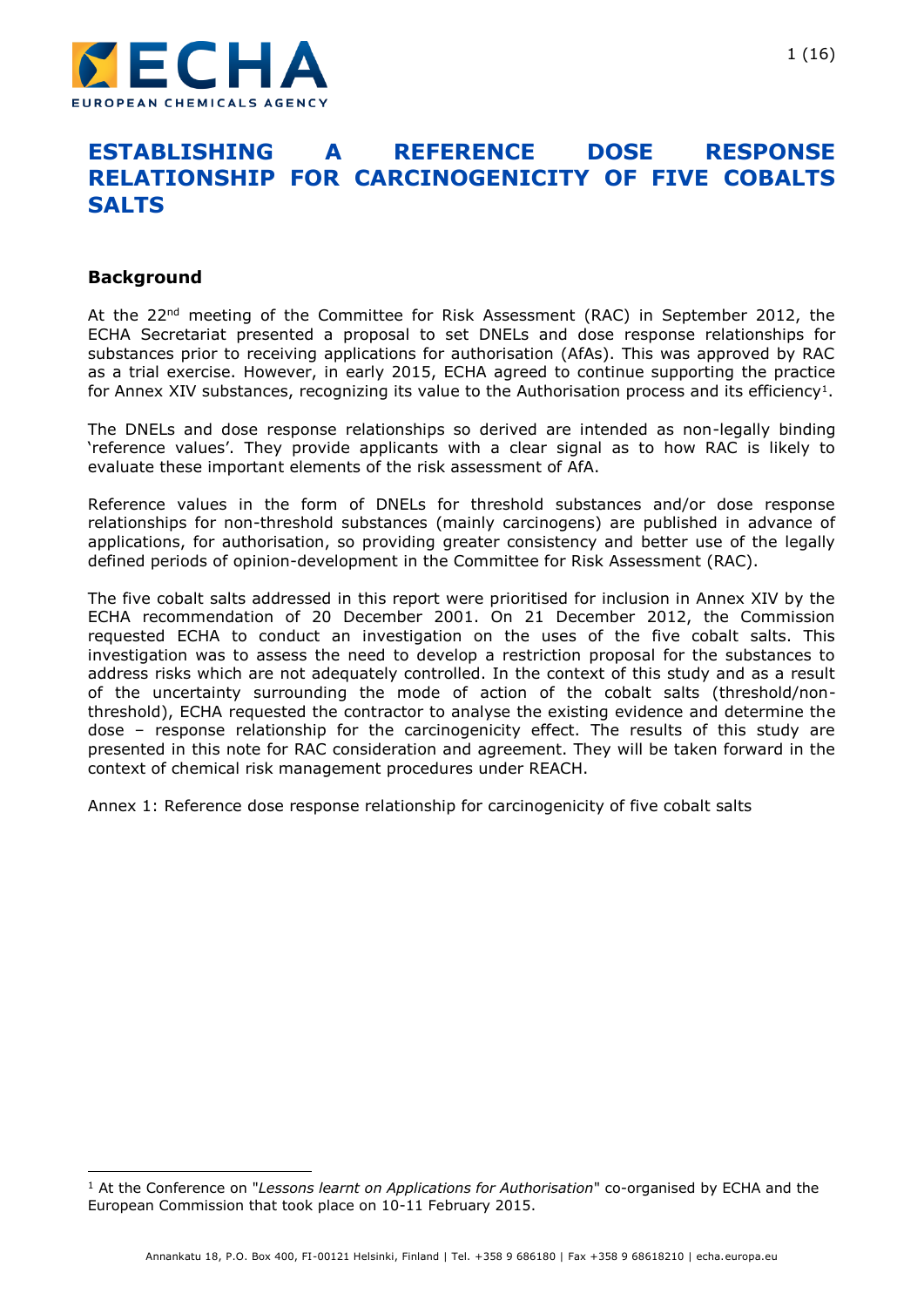

# **Annex 1 Reference dose response relationship for carcinogenicity of water soluble cobalt salts**

Five cobalt salts have been identified as substances of very high concern (SVHCs) under REACH and have been placed on the candidate list for authorisation:

**cobalt(II) sulphate (EC#:233-334-2), cobalt dichloride (EC#: 231-589-4 ), cobalt(II) dinitrate (EC#:233-402-1), cobalt(II) carbonate (EC#:208-169-4), cobalt(II) diacetate (EC#:200-755-8)** 

## **Relevance of endpoints**

The objective of this document is to support the assessment of remaining cancer risks related to the industrial use of cobalt(II) sulphate (EC#:233-334-2), cobalt dichloride (EC#: 231-589- 4), cobalt(II) dinitrate (EC#:233-402-1), cobalt(II) carbonate (EC#:208-169-4), and cobalt(II) diacetate (EC#:200-755-8) in the context of chemical risk management procedures under REACH.

All the above-mentioned cobalt salts are subject to identical harmonised classification for the following endpoints: Skin Sens. 1 (H317); Resp. Sens. 1 (H334); **Carc. 1B (H350i); Muta. 2 (H341)**; Repr. 1B (H360F). It should be noted that all the mentioned cobalt salts are subject to classification as Muta.2 and further that the classification as Carc. 1B is exposure route specific and only pertains to inhalation exposure.

Due to the water solubility profiles of the substances, they are all considered soluble substances in biological systems. Thus, the five cobalt salts are described and evaluated as a category, and the divalent cobalt cation ( $Co<sup>2+</sup>$ ) is considered the common critical entity of the salts in relation to the carcinogenic and mutagenic potential. Thus, the different counter ions of the cobalt salts (i.e. sulphate, nitrate, chloride, acetate, and carbonate) are not considered further with regard to these effects.

## **Carcinogenicity**

Very limited human data are available on the cobalt salts with regard to carcinogenicity.

In experimental animals, carcinogenicity data are only available in relation to the inhalational exposure route. Thus, two studies using inhalational exposure of rats and mice were available from NTP (1998). In these studies, rats and mice were exposed to 0, 0.3, 1.0 and 3.0 mg/m<sup>3</sup> of cobalt sulphate heptahydrate 6h/day, 5d/week during 105 weeks. The exposure resulted in increased incidences of bronchoalveolar neoplasms in both sexes of both species at all dose levels, including 0.3 mg/m<sup>3</sup> cobalt sulphate heptahydrate (equivalent to 0.067 mg Co/m<sup>3</sup>). In male/female mice, the following incidences of bronchoalveolar adenomas or carcinomas were observed: 22 %/8 %, 28 %/14 %, 38 %/26 %, and 56 %/36 % at the dose levels of 0, 0.3, 1.0 and 3.0 mg/m<sup>3</sup> of cobalt sulphate heptahydrate, respectively. In rats, the incidences in males/females were 2 %/0%, 8 %/6 %, 8 %/32 %, and 14 %/32 %.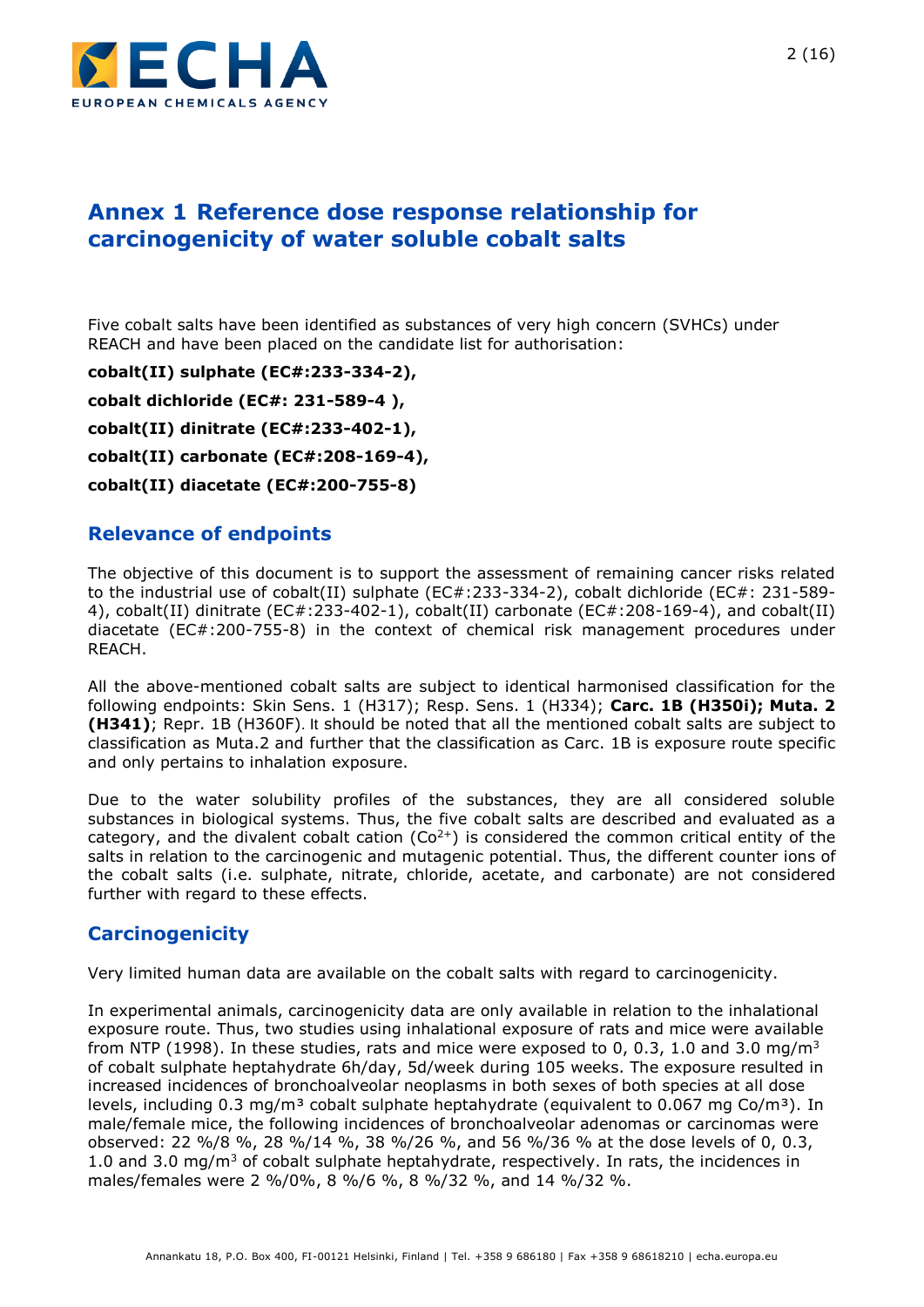

Thus, from these two studies there was clear evidence for a carcinogenic potential from inhalation exposure to water soluble cobalt salts in relation to induction of local tumours in the respiratory tract. Because of the local nature of the carcinogenic response, the carcinogenic potential of the cobalt salts may be specific for the inhalation route; however, due to lack of data in relation to other exposure routes this has not been confirmed. In the context of this document, dose response considerations can only be made for the inhalational exposure route.

For the background documentation for this document, a review was provided (Larsen et al. 2015) covering the registration data from the REACH registrations and the most recent (since 2004) national and international expert assessments regarding the toxicology of the cobalt substances. Furthermore, the background document took into account data received from the Cobalt Development Institute (CDI/CoRC 2015).

Table 1: Overview of expert group findings of [the carcinogenic potential and mode of action of](#page-2-0)  [the cobalt salts \(Larsen et al.](#page-2-0) 2015) below gives an overview of the outcome from these assessments regarding carcinogenicity, genotoxicity, mode of action, threshold/non-threshold considerations, critical studies, and low-dose extrapolation.

<span id="page-2-0"></span>**Table 1: Overview of expert group findings of the carcinogenic potential and mode of action of the cobalt salts (Larsen et al. 2015)**

| <b>Expert</b><br>evaluation                                             | Carc.                          | Muta.<br>In vitro/<br>in vivo $*$ | <b>Mode of</b><br>$action**$  | Carc.<br>threshold<br>$/$ non-<br>threshold                        | <b>Cancer</b><br>POD;<br><b>Reference</b>                   | <b>Critical effect;</b><br>POD;<br>(Reference)                                                                                                       |
|-------------------------------------------------------------------------|--------------------------------|-----------------------------------|-------------------------------|--------------------------------------------------------------------|-------------------------------------------------------------|------------------------------------------------------------------------------------------------------------------------------------------------------|
| <b>ATSDR</b><br>(2004)                                                  | inhalation                     | $+/+$ oral<br>$+$ i.p.            | <b>ROS</b>                    | <b>No</b><br>discussion                                            |                                                             | Reduced lung<br>function, humans<br>NOAEL: 0.0058 mg<br>Co/m <sup>3</sup><br>Occupational<br>exposure, metallic<br>cobalt<br>(Nemery et al.<br>1992) |
| <b>Swedish</b><br><b>Work and</b><br><b>Health SWH</b><br>$(2005a + b)$ | $+$<br>inhalation              | $+/+$ oral<br>$+$ i.p.            | <b>ROS</b><br>(DNA<br>repair) | <b>No</b><br>discussion                                            |                                                             | Respiratory tract<br>irritation, humans<br>LOAEL: 0.003 mg<br>Co/m <sup>3</sup><br>Occupational<br>exposure, hard<br>metal<br>(Alexanderson<br>1979) |
| <b>IARC (2006)</b>                                                      | $+$<br>inhalation;<br>$+$ i.p. | $+/+i.p.$                         | <b>ROS</b><br>DNA repair      | <b>No</b><br>discussion                                            |                                                             | Not assessed                                                                                                                                         |
| WHO/CICAD<br>(2006)                                                     | $+$<br>inhalation              | $+/+$ oral<br>$+$ i.p.            | <b>ROS</b><br>DNA repair      | <b>No</b><br>discussion<br>but<br>attempt<br>was made<br>regarding | BMDL10<br>(male mice):<br>$0.358$ mg<br>Co/m3<br>(NTP 1998) | Reduced lung<br>function, humans<br>NOAEL: 0.0058 mg<br>Co/ $m3$<br>Occupational<br>exposure, metallic                                               |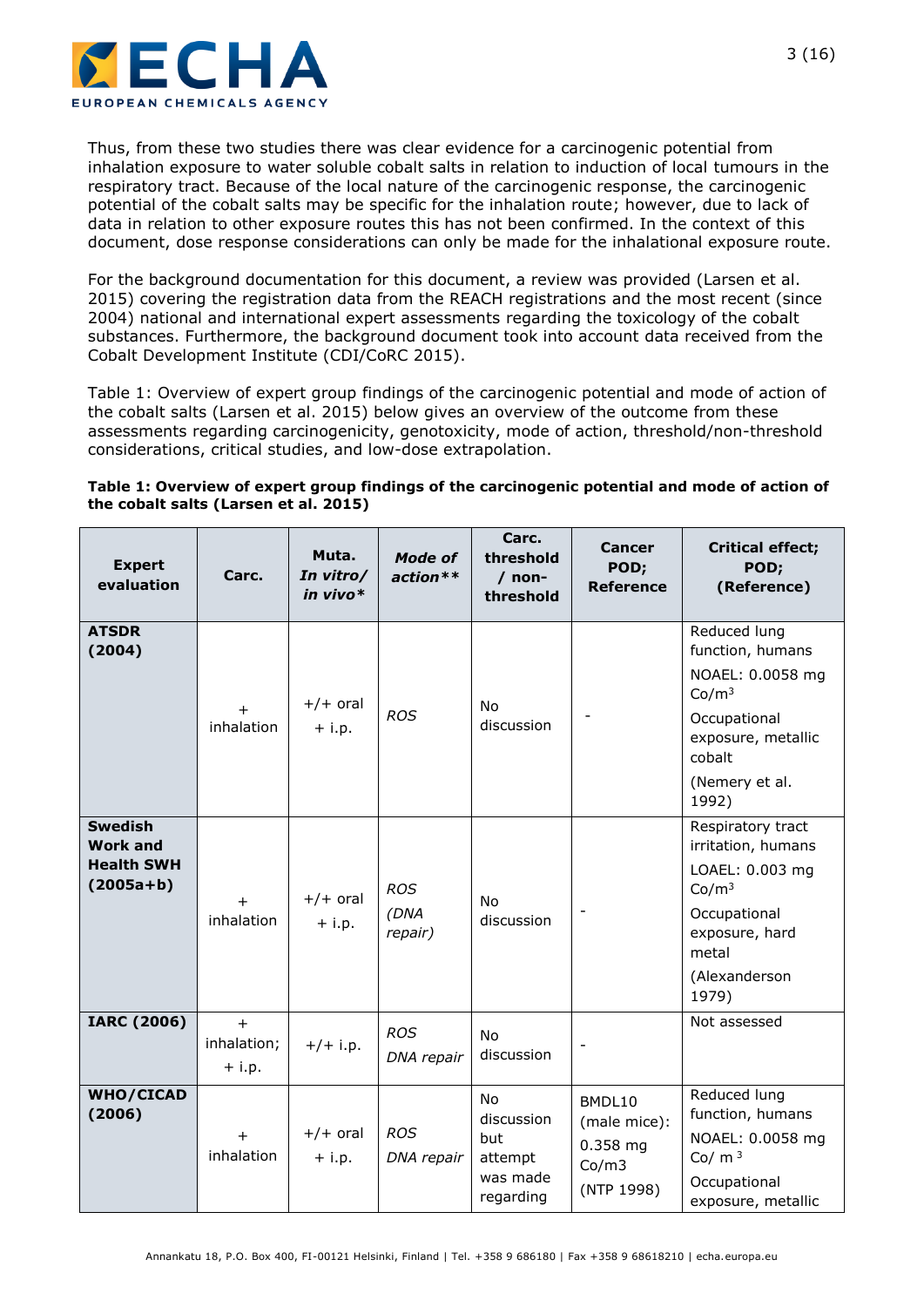

| <b>Expert</b><br>evaluation                                        | Carc.                                                                     | Muta.<br>In vitro/<br>in vivo* | <b>Mode of</b><br>$action**$          | Carc.<br>threshold<br>$/$ non-<br>threshold                                                                  | <b>Cancer</b><br>POD;<br><b>Reference</b> | <b>Critical effect;</b><br>POD;<br>(Reference)                                                                                                                                                                                                                |
|--------------------------------------------------------------------|---------------------------------------------------------------------------|--------------------------------|---------------------------------------|--------------------------------------------------------------------------------------------------------------|-------------------------------------------|---------------------------------------------------------------------------------------------------------------------------------------------------------------------------------------------------------------------------------------------------------------|
|                                                                    |                                                                           |                                |                                       | low-dose<br>risk<br>estimation                                                                               |                                           | cobalt<br>(Nemery et al.<br>1992)                                                                                                                                                                                                                             |
| <b>MAK (2007)</b><br>÷<br><b>MAK (2009)</b>                        | $+$<br>inhalation,<br>also<br>relevant<br>for dermal<br>exposure<br>route | $+/+$ oral<br>$+$ i.p.         | <b>ROS</b><br>(DNA<br>repair)         | No<br>threshold<br>could be<br>derived in<br>relation to<br>genotox<br>and cancer                            | $\overline{\phantom{a}}$                  | Various effects on<br>the respiratory<br>tract:<br>various LOAELs<br>presented<br>No specific POD                                                                                                                                                             |
| <b>EFSA (2009)</b><br>+<br><b>EFSA (2012)</b>                      | $+$<br>inhalation                                                         | $+/+$ oral<br>$+$ i.p.         | <b>ROS</b><br>(DNA<br>repair)         | No<br>discussion                                                                                             |                                           | Polycythaemia<br>LOAEL (oral):<br>1 mg Co/kg<br>(ATSDR 2004)                                                                                                                                                                                                  |
| <b>Environment</b><br>Canada,<br><b>Health</b><br>Canada<br>(2011) | inhalation                                                                | $+/+$ oral<br>$+$ i.p.         | <b>ROS</b><br>(DNA<br>repair)         | No direct<br>interaction<br>between<br>$Co(II)$ and<br>genetic<br>material.<br>MoE<br>approach<br>to be used |                                           | Reduced lung<br>function, humans<br>NOAEL:<br>0.0058 mg Co/ m <sup>3</sup><br>Occupational<br>exposure, metallic<br>cobalt (Nemery et<br>al. (1992))<br>Cardiomyopathy,<br>humans,<br>LOAEL (oral):<br>0.04 mg/kg-bw/day<br>(ATSDR 2004);<br>(WHO/CICAD 2006) |
| <b>Danish EPA</b><br>(2013)                                        | $\pm$<br>inhalation,<br>other<br>exposure<br>routes not<br>excluded       | $+/+$ oral<br>$+$ i.p.         | ROS;<br>(DNA<br>repair)               | No<br>discussion                                                                                             |                                           | Polycythemia,<br>humans<br>LOAEL (oral):<br>1 mg/kg/d<br>(Davis and Fields<br>1958)                                                                                                                                                                           |
| <b>NTP (2013)</b>                                                  | $+$<br>inhalation<br>(cobalt<br>metal)                                    | $+/+$<br>inhalation            | <b>ROS</b><br>$(K$ -ras<br>mutations) | No<br>discussion                                                                                             |                                           | $\overline{\phantom{a}}$                                                                                                                                                                                                                                      |
| <b>NTP 2014</b>                                                    | $\overline{+}$<br>inhalation<br>(cobalt<br>sulphate)                      | $+/not$<br>addressed           | <b>ROS</b><br>DNA repair              | <b>No</b><br>discussion                                                                                      |                                           | $\overline{\phantom{a}}$                                                                                                                                                                                                                                      |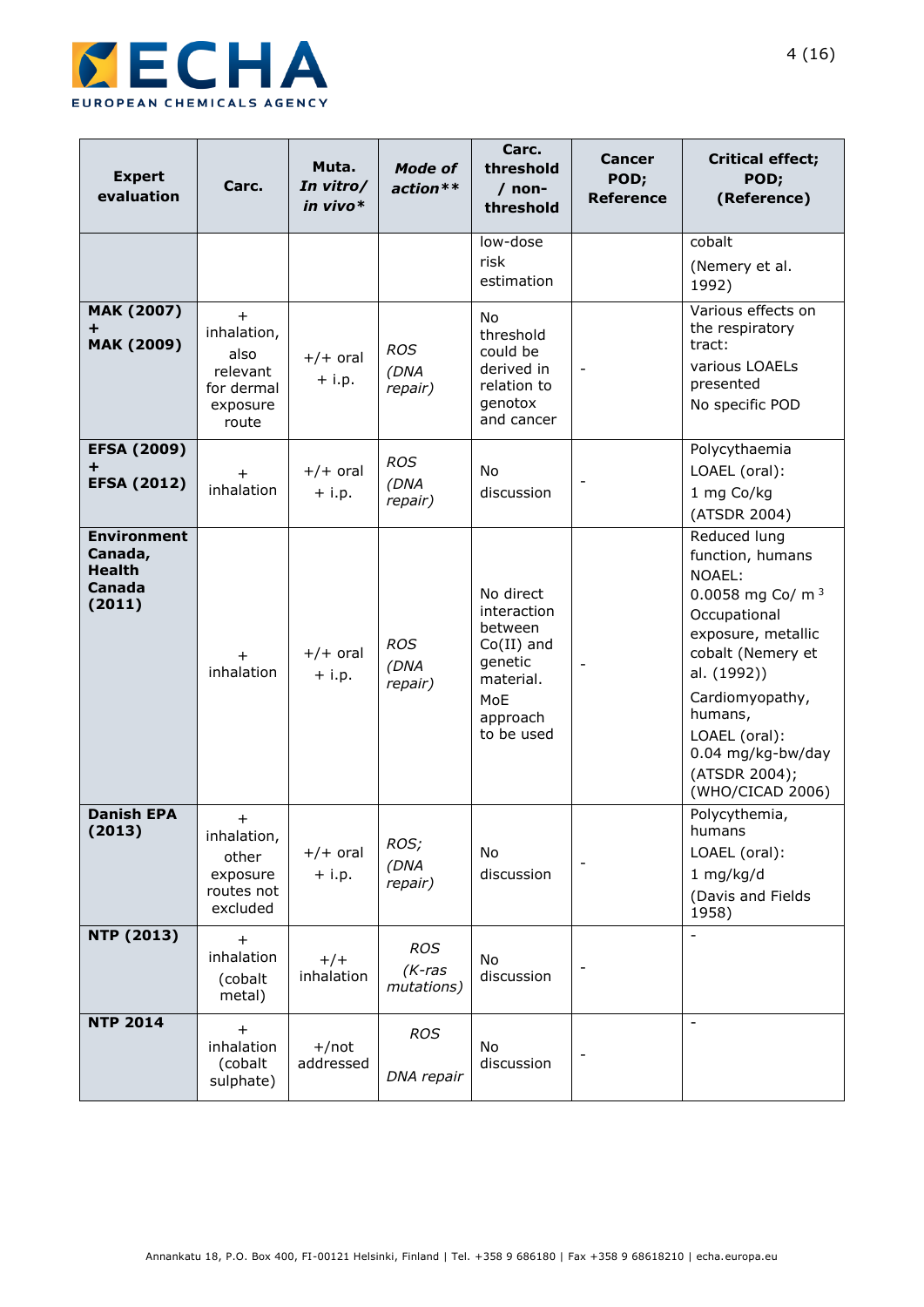

| <b>Expert</b><br>evaluation | Carc.              | Muta.<br>In vitro/<br>in vivo $*$                                              | <b>Mode of</b><br>$action**$     | Carc.<br>threshold<br>$/$ non-<br>threshold             | <b>Cancer</b><br>POD;<br><b>Reference</b>                                                                       | <b>Critical effect;</b><br>POD;<br>(Reference)                                                                                                                                                                                                                                                             |
|-----------------------------|--------------------|--------------------------------------------------------------------------------|----------------------------------|---------------------------------------------------------|-----------------------------------------------------------------------------------------------------------------|------------------------------------------------------------------------------------------------------------------------------------------------------------------------------------------------------------------------------------------------------------------------------------------------------------|
| <b>OECD</b><br>$(2014a+b)$  | inhalation         | $+/-$ oral                                                                     | <b>ROS</b>                       | Threshold<br>approach<br>as not<br>genotoxic<br>in vivo | BMDL10<br>(female<br>rats):<br>$0.414$ mg/m <sup>3</sup><br>as cobalt<br>sulfate<br>heptahydrate<br>(NTP 1998)  | Cobalt asthma,<br>humans<br>NOAEC:<br>$0.12 \, \text{mg} \, \text{Co} / \text{m}^3$<br>(Sauni et al., 2010)                                                                                                                                                                                                |
| <b>ANSES 2014</b>           | inhalation         | Metallic<br>cobalt<br>conclude<br>d as a<br>weak<br>genotoxic<br>substanc<br>e | <b>ROS</b><br>(DNA<br>repair)    | Non-<br>threshold                                       | Uncertain                                                                                                       | Cancer/<br>inflammation.<br>Pragmatic 8-h<br>occupational limit<br>value of 2.5 µg<br>Co/m3 based on a<br>BMDL10<br>(inflammation, rats)<br>of 0.07 mg Co/m3                                                                                                                                               |
| <b>REACH CSR</b><br>(2014)  | $+;$<br>inhalation | $+/-$ oral<br>(inhalatio<br>n metallic<br>Co)                                  | <b>ROS</b><br>(Non-DNA<br>damage | Threshold<br>approach<br>as not<br>genotoxic<br>in vivo | BMDL10<br>(female<br>rats):<br>$0.414$ mg/m <sup>3</sup><br>as cobalt<br>sulphate<br>heptahydrate<br>(NTP 1998) | DNEL (workers,<br>long-term): 0,105<br>$mq/m3$ based on<br>repeated dose<br>toxicity<br>DNEL (general<br>population, long-<br>term): 0.0166<br>$mg/m3$ based on<br>cancer - both as<br>cobalt sulphate<br>(DNEL values as<br>reported in public<br>version of REACH<br>registration of<br>cobalt sulphate) |

*\*+/- indicates positive/negative conclusion regarding genotoxicity \*\*Mode of action set in ( ) indicates that the mode of action was only briefly mentioned*

## **Genotoxicity**

#### *In vitro data*

From the IARC (2006) evaluation on cobalt and cobalt substances, it can be generally seen that for the water soluble cobalt salts there was a lack of mutagenic activity in bacteria, although isolated positive findings occurred and a co-mutagenic potential was noted in connection with co-exposure to known mutagens, e.g. benzo(a) pyrene and napthtylamine.

In *saccharomyces cerevisiae,* gene conversion and petite *ρ*–mutation in mitochondrial DNA were seen, but no other types of mutation occurred.

IARC (2006) noted several positive results in mammalian cells cultured *in vitro* with respect to induction of DNA–protein cross-linkage, DNA strand breakage and sister chromatid exchange in most of the studies.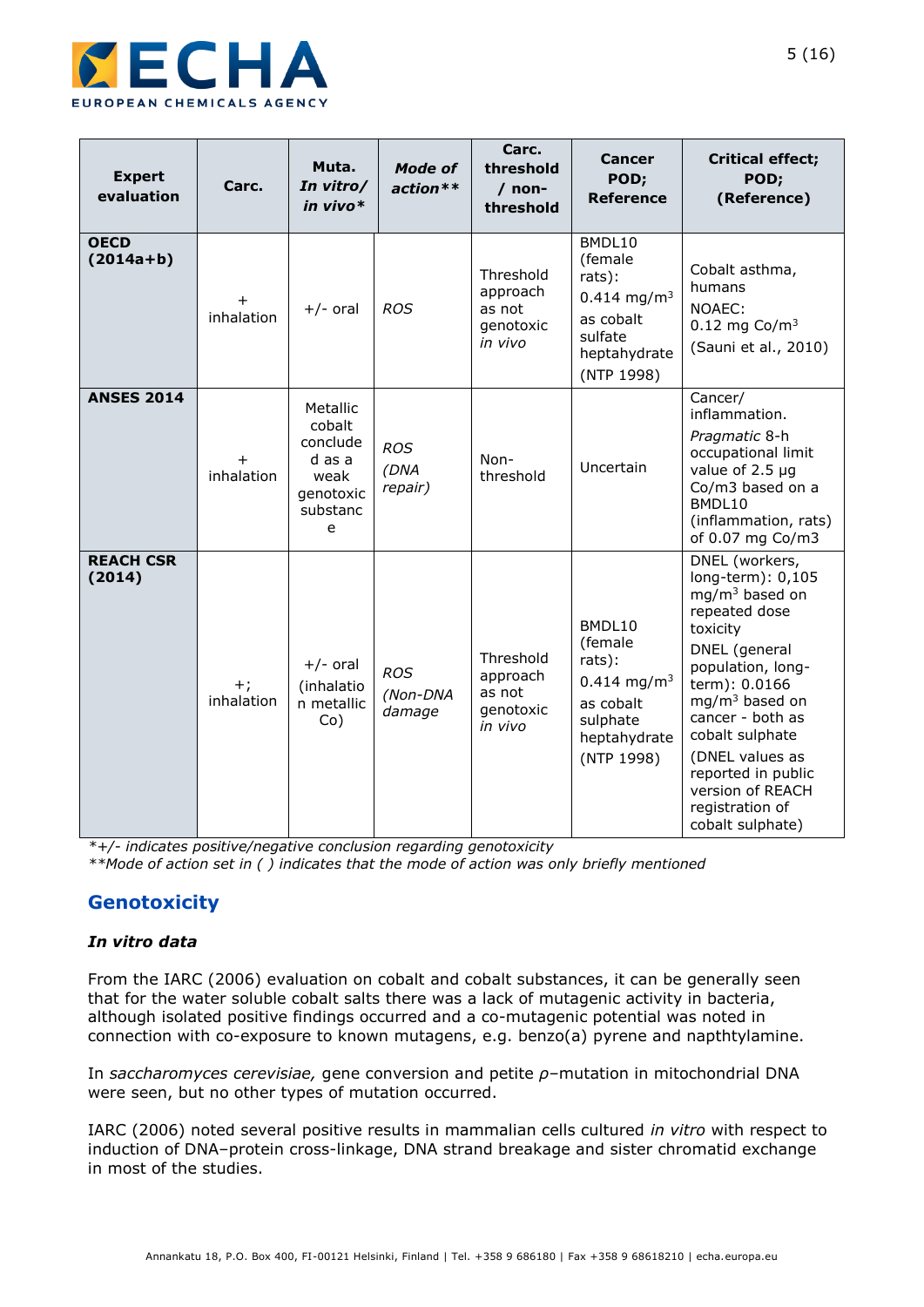

In cultured human cells *in vitro*, positive results were noted for inhibition of protein-DNA binding activities and inhibition of p53 binding to DNA, for induction of gene expression (in Cap43 in human lung cells), for induction of DNA strand breakage and sister chromatid exchange. In cultured human lymphocytes, induction of aneuploidy was noted (IARC 2006). When looking through the other different expert evaluations, there are no substantial differences in the interpretation of the *in vitro* mutagenicity data. Overall, it was acknowledged that cobalt metal particles and soluble cobalt (II) salts have the capacity to cause DNA damage and chromosomal damage in mammalian cells *in vitro*.

#### *In vivo data*

A number of published *in vivo* reports indicate that cobalt salts can induce a variety of genotoxic alterations (DNA damage, gene mutations and chromosomal aberrations), see [Table](#page-5-0)  2: *In vivo* [genotoxicity data on water soluble and sparingly soluble cobalt salts \(Compiled from](#page-5-0)  IARC 2006, MAK 2007, [ECHC 2011, OECD 2014a, Kirkland et al. 2015\).](#page-5-0)

#### <span id="page-5-0"></span>**Table 2:** *In vivo* **genotoxicity data on water soluble and sparingly soluble cobalt salts (Compiled from IARC 2006, MAK 2007, ECHC 2011, OECD 2014a, Kirkland et al. 2015)**

| <b>Substance and</b><br>reference          | Assay                                                                            | <b>Exposure</b>                               | <b>Result</b>             |  |  |  |
|--------------------------------------------|----------------------------------------------------------------------------------|-----------------------------------------------|---------------------------|--|--|--|
|                                            | <b>Intraperitoneal exposure</b>                                                  |                                               |                           |  |  |  |
| Cobalt(II) chloride<br>Farah 1983          | Aneuploidy<br>Male hamsters                                                      | 400 mg/kg bw i.p.<br>dosed over 9 days        |                           |  |  |  |
|                                            | bone marrow<br>$\overline{\phantom{0}}$<br>germ cells<br>$\qquad \qquad -$       |                                               | positive<br>positive      |  |  |  |
| Cobalt(II) chloride<br>Suzuki et al. 1993  | Micronuclei<br>Mice                                                              | 25-90 mg/kg bw i.p.                           | positive, dose<br>related |  |  |  |
|                                            | bone marrow<br>$\overline{\phantom{0}}$                                          |                                               |                           |  |  |  |
| Cobalt(II) chloride<br>Rasgele et al. 2013 | Micronuclei<br>Mice<br>bone marrow<br>$\overline{\phantom{0}}$                   | 11.2, 22.5, 45 mg/kg<br>bw i.p.               | positive                  |  |  |  |
| Cobalt(II) acetate<br>Kasprzak et al. 1994 | Oxidative DNA base<br>damage<br>Rats<br>kidney, liver, lung<br>$\qquad \qquad -$ | 50 µM/kg bw i.p.<br>$(\sim$ 2.9 mg Co/ kg bw) | positive                  |  |  |  |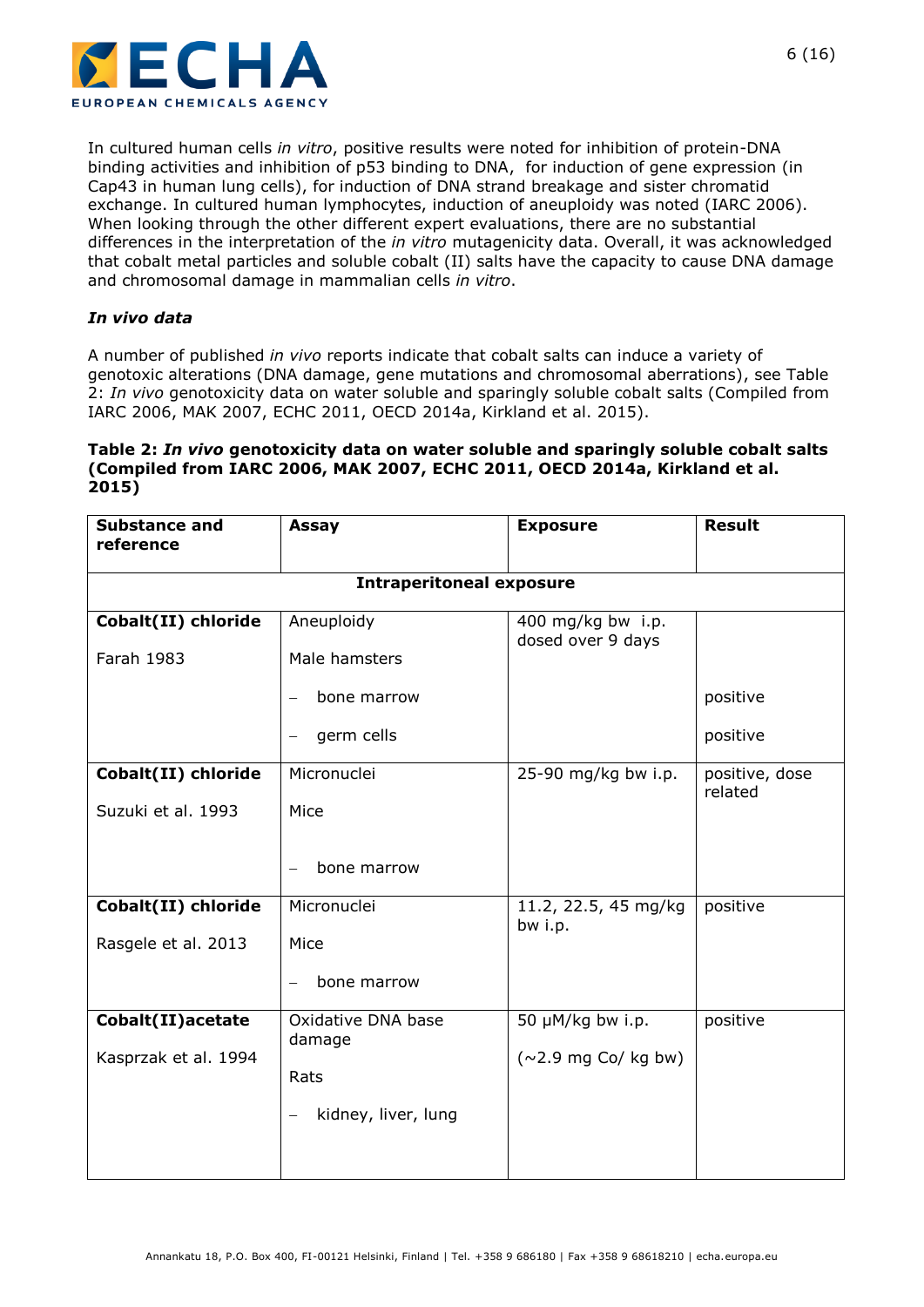

| <b>Substance and</b><br>reference     | Assay                                   | <b>Exposure</b>                                      | <b>Result</b>                      |  |  |  |
|---------------------------------------|-----------------------------------------|------------------------------------------------------|------------------------------------|--|--|--|
|                                       |                                         |                                                      |                                    |  |  |  |
|                                       | <b>Oral exposure</b>                    |                                                      |                                    |  |  |  |
| Cobalt(II) chloride,                  | Chrom. abb.                             | 0, 20, 40, 80 mg/kg<br>bw oral                       | positive at all<br>exposure levels |  |  |  |
| Palit et al. 1991                     | Mice                                    |                                                      | and dose-<br>related               |  |  |  |
|                                       | bone marrow<br>$\overline{\phantom{0}}$ |                                                      |                                    |  |  |  |
| Cobalt(II) chloride,                  | Chrom. abb.                             |                                                      | negative                           |  |  |  |
| <b>Gudi 1998</b>                      | Rats                                    |                                                      |                                    |  |  |  |
|                                       | bone marrow                             |                                                      |                                    |  |  |  |
| Cobalt(II) sulfate                    | Chrom abb.                              | 80, 160, 320<br>negative<br>mg/kg/d single dose      |                                    |  |  |  |
| Legault 2009                          | Rats                                    | oral, and during 5<br>days oral                      |                                    |  |  |  |
|                                       | bone marrow                             |                                                      |                                    |  |  |  |
| Cobalt(II) chloride,                  | Chrom. abb.                             | 0, 3, 10, 30 mg/kg<br>bw/d oral during 28            | negative, no<br>signs of toxicity  |  |  |  |
| Kirkland et al. (2015)                | Rats                                    | days                                                 | noted apart<br>from a small        |  |  |  |
|                                       | sperm cells                             |                                                      | reduction in<br>body weight        |  |  |  |
| <b>Inhalational exposure</b>          |                                         |                                                      |                                    |  |  |  |
| Cobalt (II) sulphate,<br>heptahydrate | K-ras mutation                          | 0, 0.3, 1, 3 mg/m <sup>3</sup><br>inhalation 2 years | positive                           |  |  |  |
| <b>NTP 1998</b>                       | Mice                                    |                                                      |                                    |  |  |  |
|                                       | from lung neoplasms                     |                                                      |                                    |  |  |  |

Overall, the data indicate that the water cobalt salts are genotoxic *in vivo* in connection with *i.p.* administration (Farah 1983, Suzuki et al. 1993, Rasgale et al. 2013, Kasprzak et al. 1994). Although these studies were acknowledged by the other expert assessments assessed, the relevance of the studies by Farah 1983, Suzuki et al. 1993, Rasgale et al. 2013 were questioned by OECD (2014) and Kirkland et al. (2015) as the exposure route was not considered relevant for human exposure. Furthermore, shortcomings of the studies were argued (i.e. poor reporting, too high dose level used) and the increase in micronuclei found by Rasgele et al. (2013) and Suzuki et al. (1993) was suggested to be a follow from increased erythropoiesis. Different interpretations of these studies have been made, but due to lack of a clear understanding of the mechanism involved, these consistently positive data cannot be dismissed or neglected as indications for a genotoxic potential of water soluble cobalt salts *in vivo*.

Also, i.p. micronucleus test data cannot be said to be irrelevant for the assessment of mutagenicity when it comes to a soluble *in vitro* genotoxic substance that is a potential lung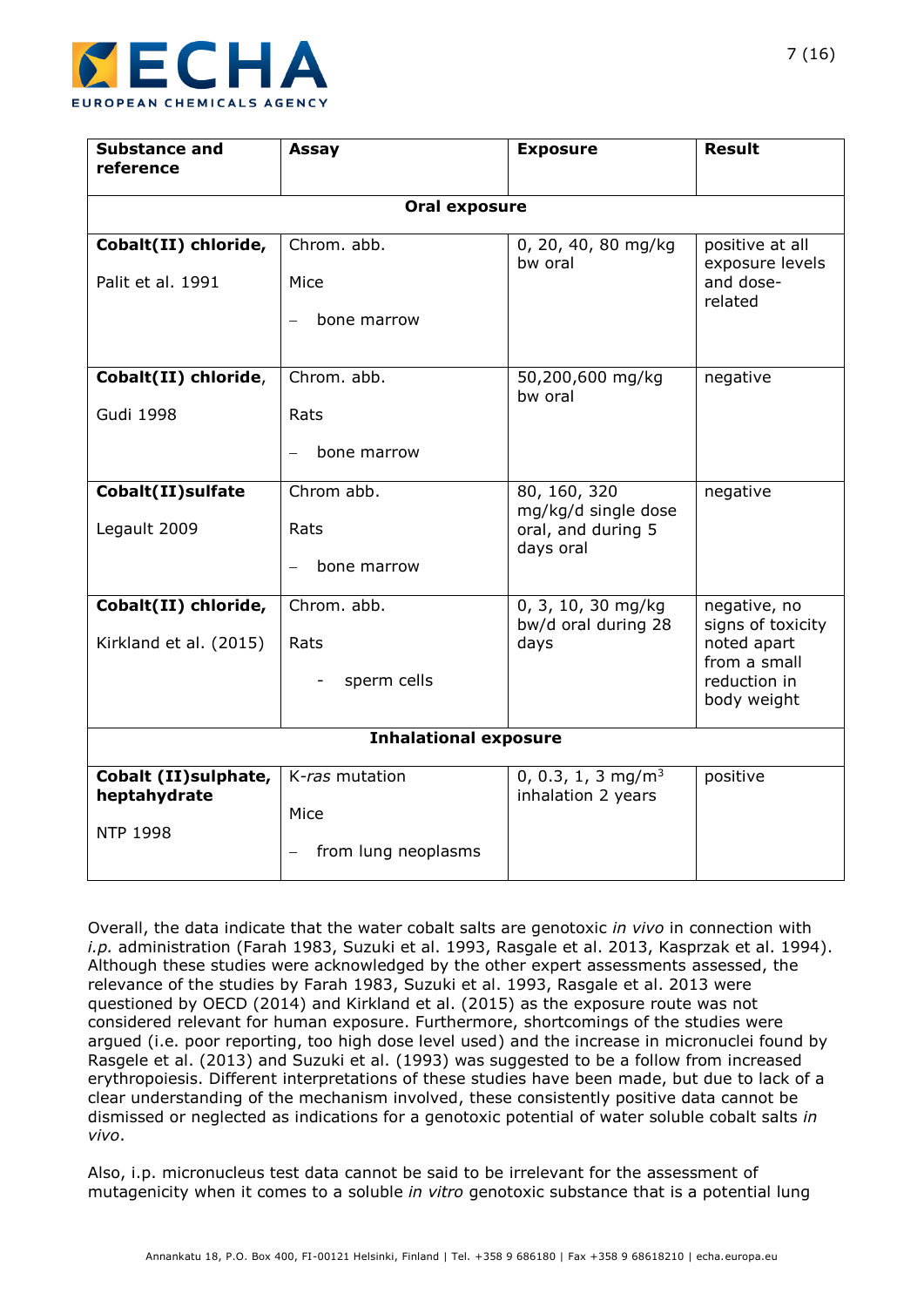

carcinogen. When assessing i.p. micronucleus test data, there are two different issues:

- (i) testing for inherent potential to be mutagenic in whole animals, the hazards of concern being anything in any tissue that could be caused by chemically-induced mutagenic lesions in DNA; and
- (ii) testing specifically for the ability of a chemical to produce heritable mutations in the germ cells.

The *in vivo* micronucleus test (or a comparable chromosome aberration test) has been the key study to investigate (i) for many years for substances that have been found to be genotoxic in *in vitro* systems. For all types of chemical, internationally, the i.p. route has been considered valid for this test since the early 1990s. Its use was routine in new substance dossiers, for example. The OECD test guideline No. 474, does not exclude the use of this exposure route, if justified, and such a justification could be that the target cells are to be regarded as a surrogate for any tissue in the body. In contrast, in tests such as COMET, UDS and transgenic mice gene mutations, the targets are in specific tissues and the i.p. route may not be justified.

For oral exposure, a positive dose-related finding regarding chromosome aberrations in bone marrow in mice was found (Pallit et al. 1991) with cobalt chloride, whereas more recent studies in rats gave negative results with exposure to either cobalt chloride or cobalt sulphate heptahydrate (Gudi 1998, Legault 2009). The reliability of the study by Palit et al. (1991) has, however, been questioned as it was considered most unusual for genotoxins to produce doserelated responses at all sampling times tested (OECD 2014a and Kirkland et al. 2015). Although the studies by Gudi (1998) and Legault (2009) were concluded negative based on the findings at the lowest dose levels in the studies, uncertainties apply to these studies due to mortality at the two highest dose levels.

In addition to this, Kirkland et al. (2015) reported data from a very recent study where chromosome aberrations in sperm cells were studied after 28 days of oral exposure of rats to 0, 3, 10 and 30 mg/kg/d of cobalt chloride. No signs of toxicity were noted in the study apart from a small reduction in body weight. At none of the dose levels, increased frequencies of chromosome aberrations or of polyploidy were observed. However, data on mitotic index did not indicate toxicity towards bone marrow cells in the animals.

In relation to inhalation exposure, NTP (1998) examined tissues from lung neoplasms in mice obtained from the 2-year inhalational carcinogenicity study for genetic alterations in the K-*ras*  gene. A dose response relationship in the frequency of K*-ras* mutations was observed in cobalt sulphate heptahydrate-induced lung neoplasms: 14 %, 38 %, and 45 % at the dose levels of 0.3, 1.0, and 3.0 mg/m<sup>3</sup> doses, respectively. There were generally no differences in the mutation frequency or spectra between benign and malignant lung neoplasms. NTP (1998) noted that the higher number of k-*ras* mutations (G to T transversions at codon 12) is supportive evidence that cobalt sulphate heptahydrate may indirectly damage DNA by oxidative stress. According to NTP (1998), the observation of similar frequencies and spectra of mutations in cobalt sulphate heptahydrate-induced alveolar/bronchiolar adenomas and carcinomas is consistent with other studies showing that K-*ras* activation occurs as an early and initiating event. If mutations in the K-*ras* gene occurred later in the carcinogenic process, an increased frequency of K-*ras* mutations would have been expected in the carcinomas.

In conclusion:

- Several i.p. studies on water soluble cobalt salts have been positive for genotoxic effects after systemic uptake.
- Oral studies are non-conclusive i.e. no clear evidence on systemic genotoxicity after oral exposure.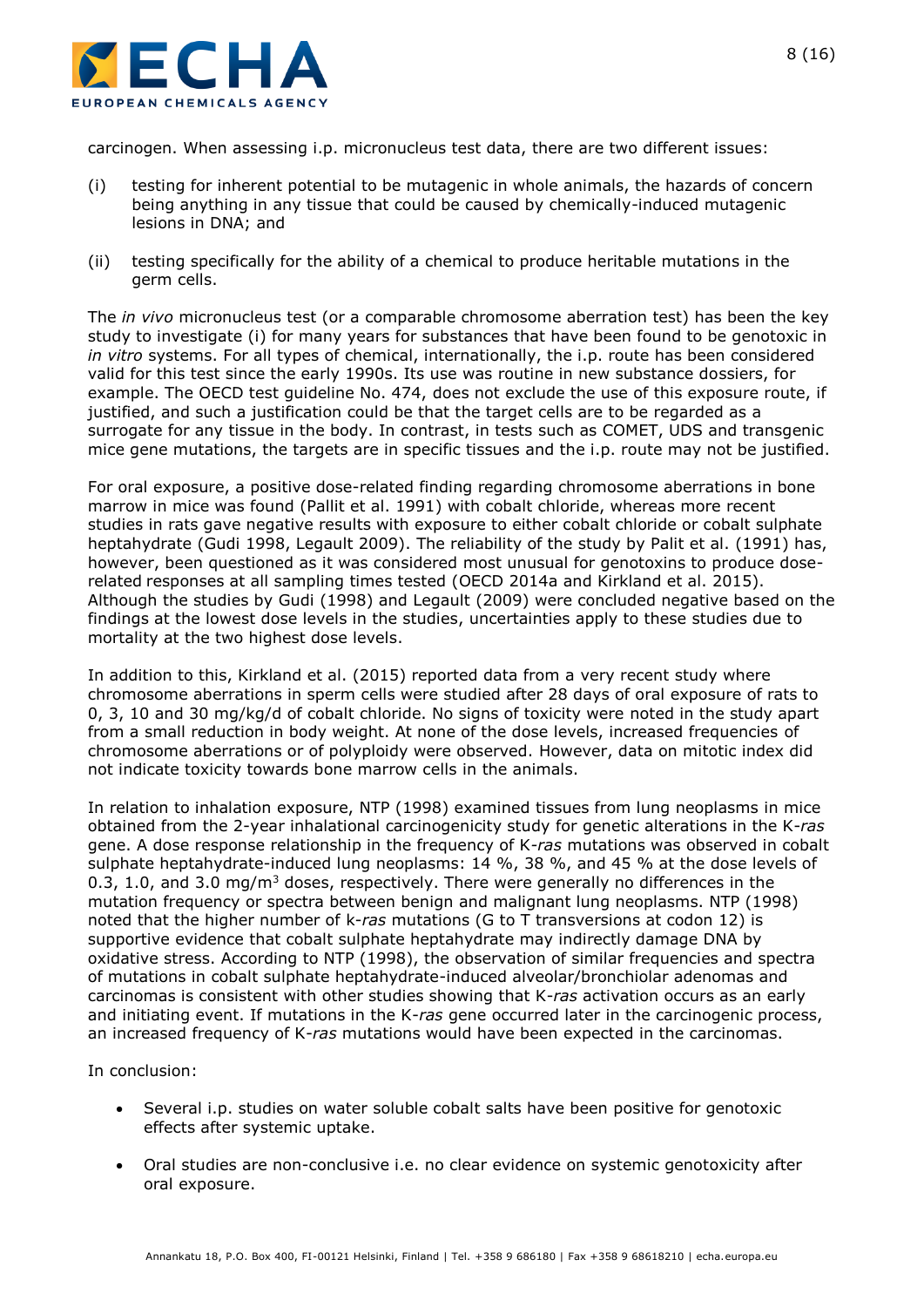

 There may be local genotoxic effects, but these have not been really studied in appropriate studies (e.g. by in vivo comet assay in respiratory epithelial cells). NTP results on k-*ras* mutations in lung tumours suggest oxidative damage in lung tissue. In addition, i.p. data indicate oxidative damage on DNA.

Based on this evaluation it is concluded that genotoxicity as a mode of action behind lung tumours cannot to be ruled out. This is also supported by the in vitro studies discussed above.

## **Mode of action**

Although the underlying mechanisms for the potential genotoxic and carcinogenic effects of the water-soluble cobalt salts have not been fully elucidated, the current evidence support the following primary modes of action as described by Beyersmann and Hartwig (2008):

#### *Induction of ROS and oxidative stress*:

The cobalt(II) ions are able to induce the formation of reactive oxygen species (ROS) both *in vitro* and *in vivo*, and further they catalyse the generation of hydroxyl radicals from hydrogen peroxide in a Fenton type reaction. The mechanism was supported by an i.p. study by Kasprzak et al. (1994) in which cobalt(II) resulted in the formation of oxidative DNA base damage in kidneys, liver and lungs. In addition, the analysis of mutations in tumour tissues in a carcinogenicity study with cobalt sulphate in mice (NTP 1998) revealed that five of nine mutations were G-T transversions in codon 12 of the K-*ras* oncogene, which might be due to oxidative DNA damage.

#### *Inhibition of DNA repair:*

Data have shown that the genotoxic effects of other mutagenic agents were enhanced by soluble cobalt salts as well as by cobalt metal dust. Further, cobalt(II) inhibited the nucleotide excision repair of DNA damage caused by UV-C radiation in human fibro-blasts. Both the incision and polymerisation steps were inhibited. In particular, cobalt inhibited the Xeroderma pigmentosum group A (XPA) protein, a zinc finger protein involved in nucleotide excision repair where cobalt(II) substituted the zinc ion.

These *in vitro* findings are coherent with the co-carcinogenic effect found *in vivo*, where cobalt(II) oxide enhanced the carcinogenicity of benzo[a]pyrene (Steinhoff and Mohr (1991) using intratracheally administration of the substances.

#### *Upregulation of hypoxia-inducible factor HIF-1α:*

Data have shown that cobalt(II) ions induce upregulation of hypoxia-inducible factor HIF-1α. Such upregulation is known to induce hypoxia and promote tumour growth.

As indicated in Table 1, there is *a general consensus* among the expert group assessments that especially ROS generation and impaired DNA repair are relevant modes of action for the genotoxic effects of the Co(II)-ion.

However, to which extent the available knowledge suffice to conclude on a threshold or nonthreshold mechanism in a REACH context is less clear.

Overall, sufficient documentation has not been presented to make firm conclusions to whether the cobalt salts can be considered threshold or non-threshold carcinogens. This is reflected in the assessments by the various expert groups (Table 1). Most of the assessments do not discuss or conclude whether the carcinogenic mode of action has a threshold or not. MAK (2007) and ANSES (2014) indicate a non-threshold mode of action, however, giving very little,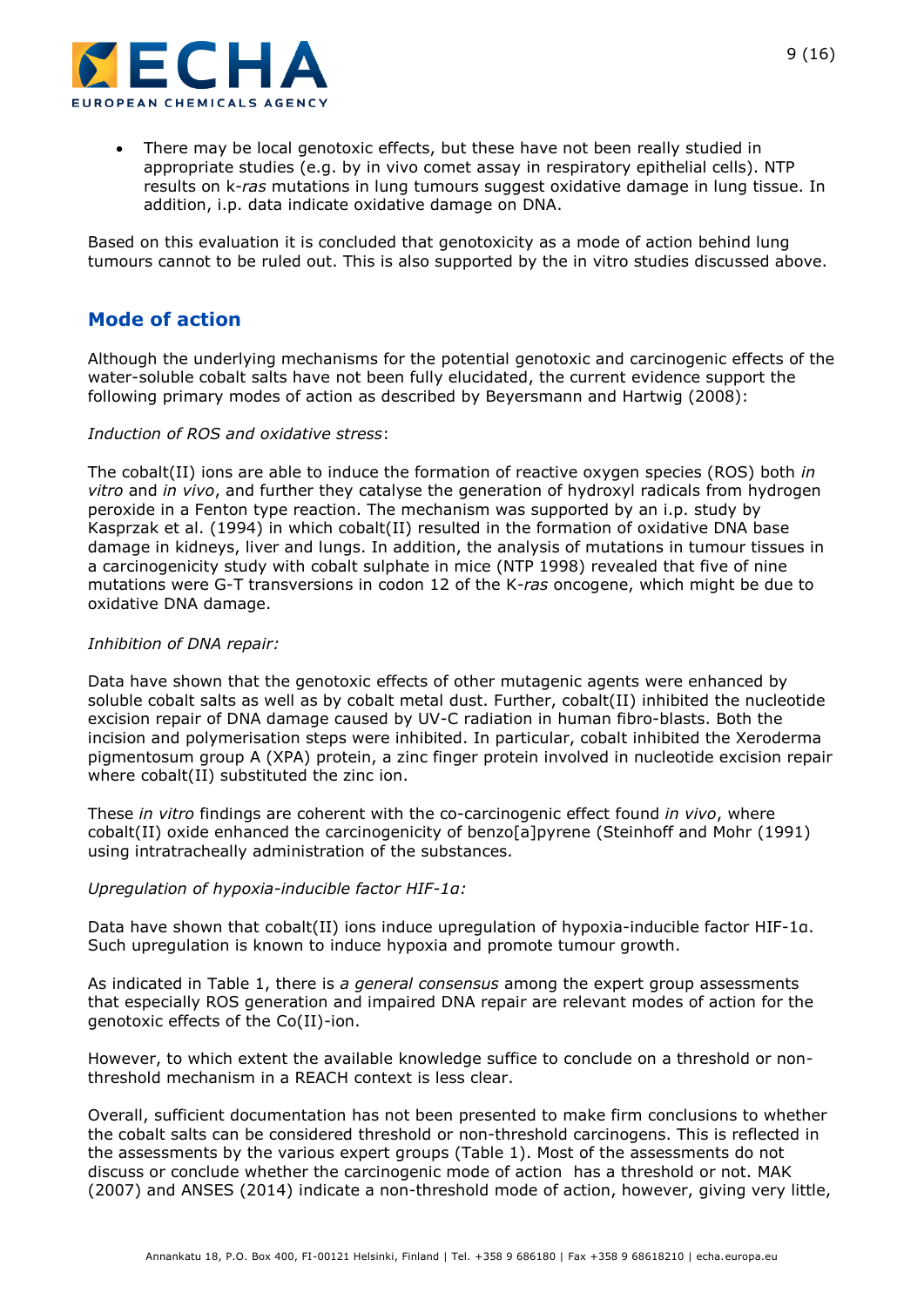

if any discussion on this.

-

Environment Canada, Health Canada (2011), OECD (20145a+b), the REACH CSR´s (2014) and the recent review by Kirkland et al. (2015) did not consider the cobalt salts to be genotoxic *in vivo*. In general, they concluded on a threshold mode-of-action as they considered ROS generation and impaired DNA repair as mechanisms with a threshold (however, without giving further specific data/documentation for this assumption).

In the information further provided by CDI/CoRC (2015), it was acknowledged that specific data demonstrating a threshold for carcinogenic effects were lacking. However, it was argued (based on general assumptions) that the ROS initiating process in relation to DNA damage should be considered a threshold mode of action. For DNA-repair impairment, specific data on cobalt salts were forwarded indicating a threshold mechanism. Also, they found that the histopathological findings in the NTP (1998) studies could be explained by a cascade of effects, all of which could be considered as events with a threshold. Thus, alveolar proteinosis, chronic inflammation, hyperplasia of the alveolar epithelium, and hyperplasia of the bronchiolar epithelium could be interpreted to represent site-specific, steps in the formation of tumours. The sequential occurrence of these key events was also considered to be in accordance with the assumed MoA regarding ROS generation and oxidative DNA damage. Nevertheless, it was stated that uncertainties remain to the exact mechanisms of the alterations in the alveolar and bronchiolar epithelia and to the disturbances of the control of regenerating cell proliferation leading to carcinogenesis.

Overall, it has to be noted that specific thresholds remain to be identified for the Co(II)-ion with respect to tumour formation. Mechanistically, uncertainties pertain to whether the initial event of a catalytic effect of the cobalt(II) ions leading to oxidative DNA damages through a Fenton-like mechanism can be considered a threshold or a non-threshold effect. Further it is not clear whether the induction of alveolar proteinosis, chronic inflammation, hyperplasia (all of which may be considered as thresholded events) are prerequisite for the development of a carcinogenic response of Co(II).

When considering the REACH Guidance R.7a<sup>2</sup>, it is stated that impairment of DNA repair *may* lead to genotoxicity via a non-linear or threshold dose response. In addition, it is stated that thresholds *may* be present for certain carcinogens that cause genetic alterations via indirect effects on DNA as a result of interaction with other cellular processes, e.g. cellular processes where the compensatory capacity or physiological or homeostatic control are exceeded. Also, it is recognised that for certain genotoxic carcinogens causing genetic alterations, a practical threshold *may* exist for the underlying genotoxic effect. For example, this has been shown to be the case for aneugens (agents that induce aneuploidy – the gain or loss of entire chromosomes to result in changes in chromosome number), or for chemicals that cause indirect effects on DNA that are secondary to another effect (e.g. through oxidative stress that overwhelms natural antioxidant defence mechanisms). The word "may" in the wording of the sentences indicates that a threshold cannot be concluded *per se,* but that such a conclusion has to be supported by data in a specific case.

In the context of a risk management decision under REACH, the scientific weight of evidence has to be weighed against the remaining uncertainties. The REACH Guidance  $R.8<sup>3</sup>$  emphasises that "*the decision on a threshold and a non-threshold mode of action may not always be easy to make, especially when, although a biological threshold may be postulated, the data do not allow identification of it. If not clear, the assumption of a non-threshold mode of action would be the prudent choice*". Thus, lack of sufficient documentation and existence of remaining

<sup>&</sup>lt;sup>2</sup> Guidance on information requirements and chemical safety assessment, Chapter R.7a: Endpoint specific guidance (version 3.0)

 $3$  Guidance on information requirements and chemical safety assessment, Chapter R.8: Characterisation of dose [concentration]-response for human health (version 2.1)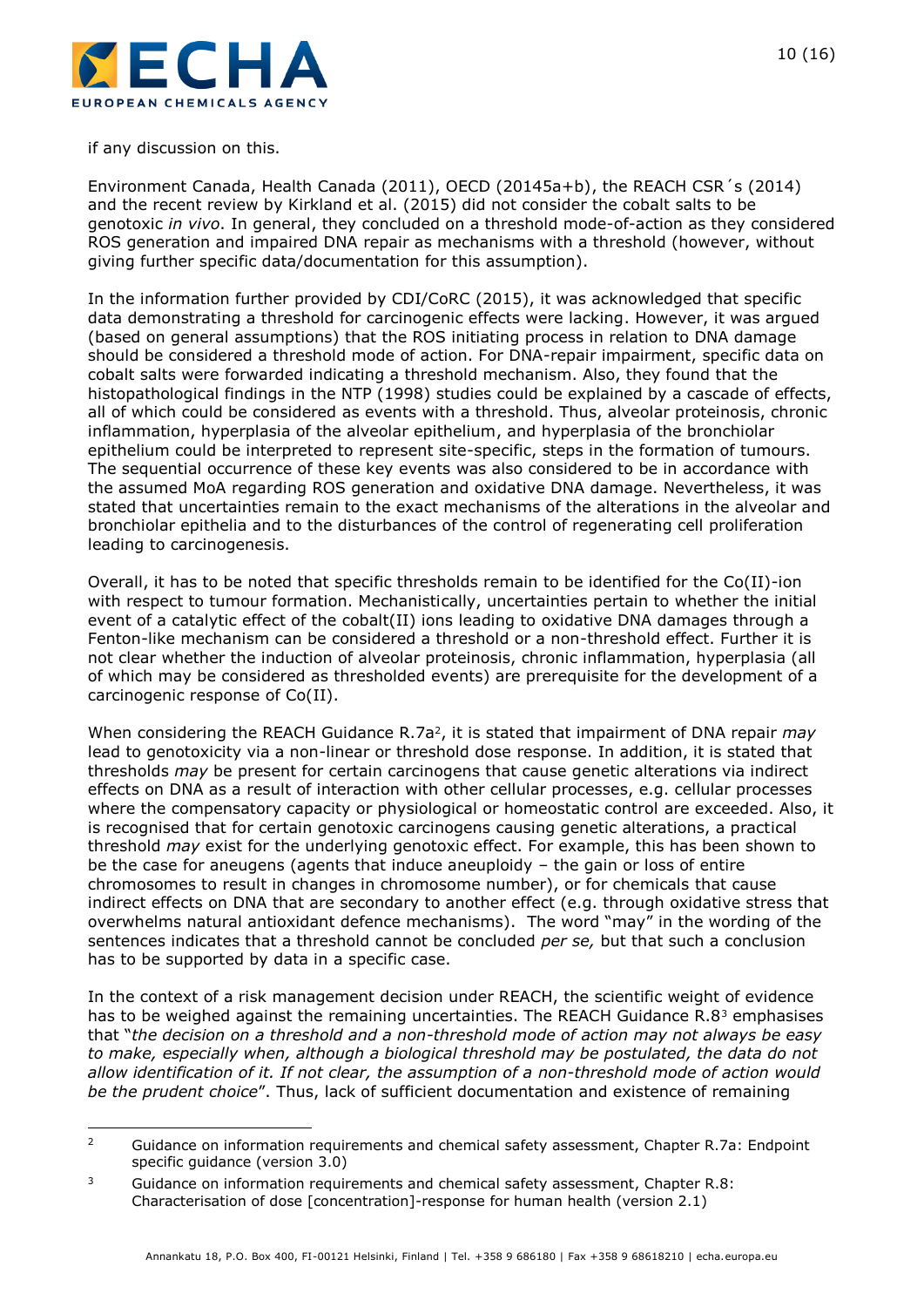

uncertainties would lead to the use of the most cautious approach for assessing genotoxic carcinogens, i.e. the non-threshold approach.

So, although the suggested mechanisms may have thresholds, the current data does not allow identification of this. Overall, it can be concluded:

- carcinogenicity data are only available for local tumours in the respiratory tract in relation to inhalation exposure, thus dose response estimations can only be made for inhalation exposure.
- the current scientific findings and mode of action considerations support the notion that water soluble cobalt substances may be threshold carcinogens although there are some uncertainties related to initiation by catalytic ROS generation and direct oxidative DNA damage. In addition, the genotoxicity data may indicate a non-threshold mechanism.
- thresholds have not been identified for the cobalt salts in relation to the carcinogenicity and genotoxicity in the respiratory tract.

Therefore at present, due to lack of identified thresholds and due to remaining uncertainties regarding the mechanisms involved, the water soluble cobalt salts are considered as genotoxic carcinogens and are to be assessed using a non-threshold approach.

## **Bioavailability**

Further discussion regarding bioavailability aspects in relation to cancer risk is not considered necessary, as the carcinogenic response of the cobalt salts is not in relation to development of tumours after systemic uptake but pertain to local tumours in connection with direct exposure of the lung tissue.

#### **Carcinogenicity risk assessment**

It is concluded that cancer risk estimates can only be made in relation to the inhalational exposure route, as carcinogenicity data only pertain to inhalation exposure and local tumours of the respiratory tract. Also, it is concluded that the cobalt salts may be considered genotoxic carcinogens using a non-threshold approach for risk assessment.

The point of departure (POD) for the dose response assessment is based on the findings from the NTP (1998) inhalation studies in which mice and rats were exposed to cobalt sulphate heptahydrate by inhalation. From these data, OECD (2014a) calculated benchmark doses (BMD) using the US EPA BMD software (Version 2.0) with the Gamma Model (Version 2.13). The numbers of alveolar/bronchiolar adenoma or carcinoma in the lungs of rats and mice were selected as benchmark response. The 95 % lower confidence limit of the BMD for a treatmentrelated increase in response of 10 % was calculated (BMDL10). The lowest BMDL10 value of 0.414 mg/m<sup>3</sup> was found for female rat tumours.

When converting this dose level to cobalt(II)-levels, it further has to be taken into account that chemical analysis showed that exposure in fact was to cobalt sulphate hexahydrate and *not* the heptahydrate (NTP 1998). Thus, using the molecular weights of cobalt sulphate hexahydrate (263.10 g/mol) and cobalt (58.83 g/mol) a BMDL10 of 0.093 mg Co/m<sup>3</sup> was derived by OECD (2014a).

As the animals in the NTP (1998) were exposed to cobalt sulphate particle with a MMAD (Mass Median Aerodynamic Diameter) in the range of 1  $\mu$ m – 3  $\mu$ m, and as the lung tumours from which the BMDL10 level were derived were located in the deeper part of the lung, the doseresponse relationships below are related to the *respirable fraction* of the particles.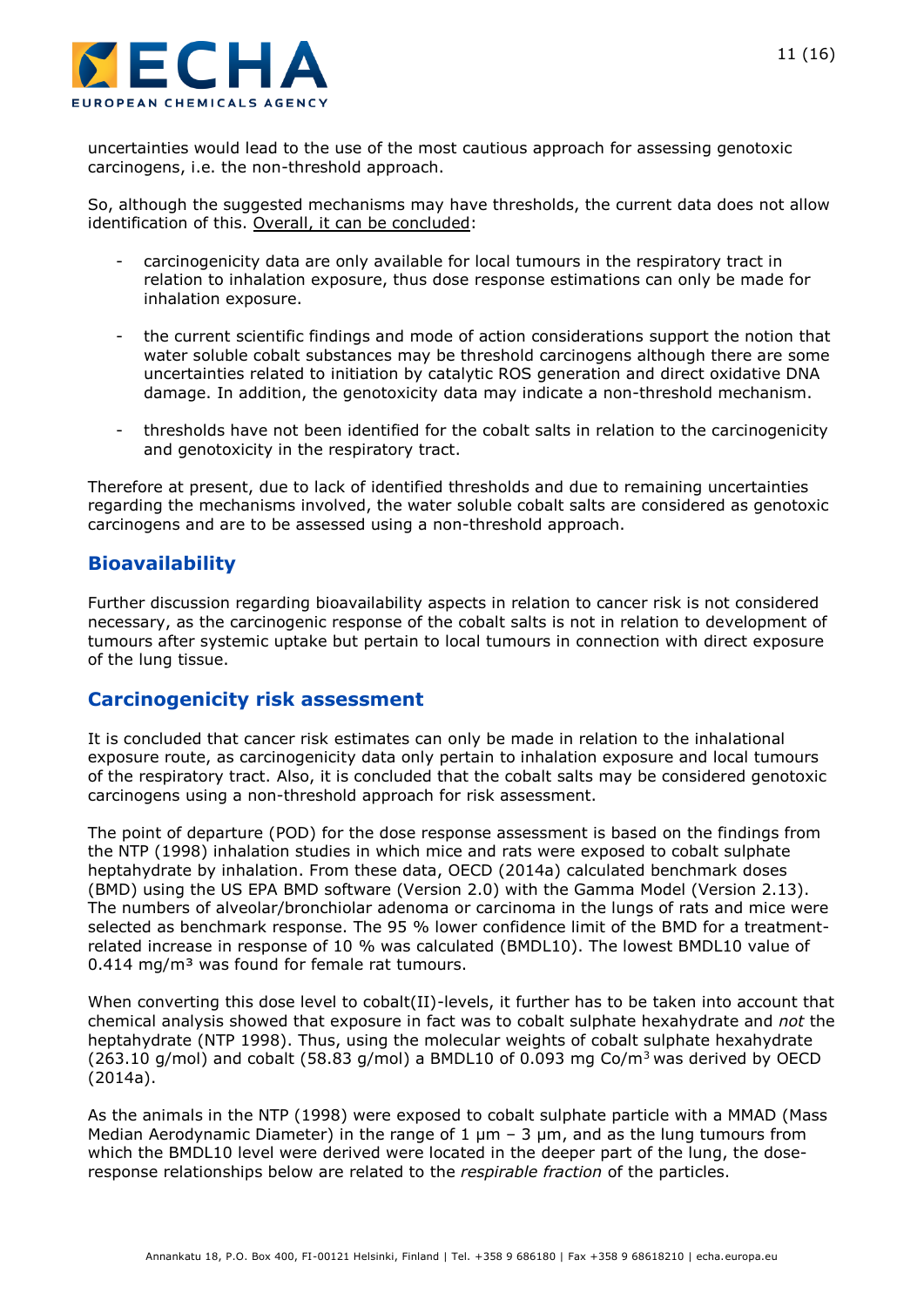

Inhalable particles would - for the particle fraction above the size of the respirable range – to a great extent be deposited in the upper part of the respiratory tract. Data from the NTP (1998) indicate that both rats and mice develop hyperplasia, metaplasia and atrophy in epithelial cells of the nose, and metaplasia of the squamous epithelium of the larynx. Although inhalable particles should also be considered as carcinogenic the dose-response related to this metric is far more uncertain as this will very much depend of the content of respirable particles. Thus, the most valid dose-response relationship for carcinogenicity is to be based on an exposure metric for respirable particles.

Dose response relationships were derived by linear extrapolation, which is to be considered as a very conservative approach, especially at very low exposure levels. It is acknowledged therefore that excess risks in the lower exposure range might be overestimated following this approach.

#### **Inhalation exposure**

#### **Worker exposure, conversion of dose metric**

The BMDL10 value of 0.093 mg  $Co/m<sup>3</sup>$  was calculated in association to lifetime exposure of female rats (6h/d, 5d/week, for 105 weeks).

For conversion of the daily exposure concentration, the converted BMDL10 value can be calculated according to REACH Guidance R.8 by use of the following factor:

BMDL10 conv (daily exposure) = BMDL10 (conc.) x (6h/d / 8h/d) x (6.7 m<sup>3</sup>  $*$  / 10m<sup>3</sup>  $**$ )

\*average inhalation volume of humans during 8h (comparable to situation of the experimental animals)

\*\*inhalation volume of worker during 8h light activity

BMDL10 conv (daily exposure) = 0.093 mg Co/m<sup>3</sup> x (6h/d / 8h/d) x (6.7 m<sup>3</sup>/10m<sup>3</sup>)

BMDL10 conv (daily exposure) =  $0.047$  mg Co/m<sup>3</sup>

#### **General population exposure, conversion of dose metric**

The BMDL10 value of 0.093 mg  $Co/m<sup>3</sup>$  was calculated in association to exposure of female rats 6h/d, 5d/week, for 105 weeks (lifetime).

Thus, this dose metric has to be converted to daily lifetime exposure for the general population, i.e. the conversion shall consider population exposure 24h/d, 7d/week during lifetime.

For conversion of the daily exposure concentration, the converted BMDL10 value can be calculated according to REACH guidance R8 by use of the following factors:

BMDL10 conv (daily exposure) = BMDL10 (conc.) x (6h / 24h) x (5d / 7d)

BMDL10 conv (daily exposure) =  $0.093$  mg Co/m<sup>3</sup> x (6h / 24h) x (5d / 7d) =  $0.017$  $Co/m<sup>3</sup>$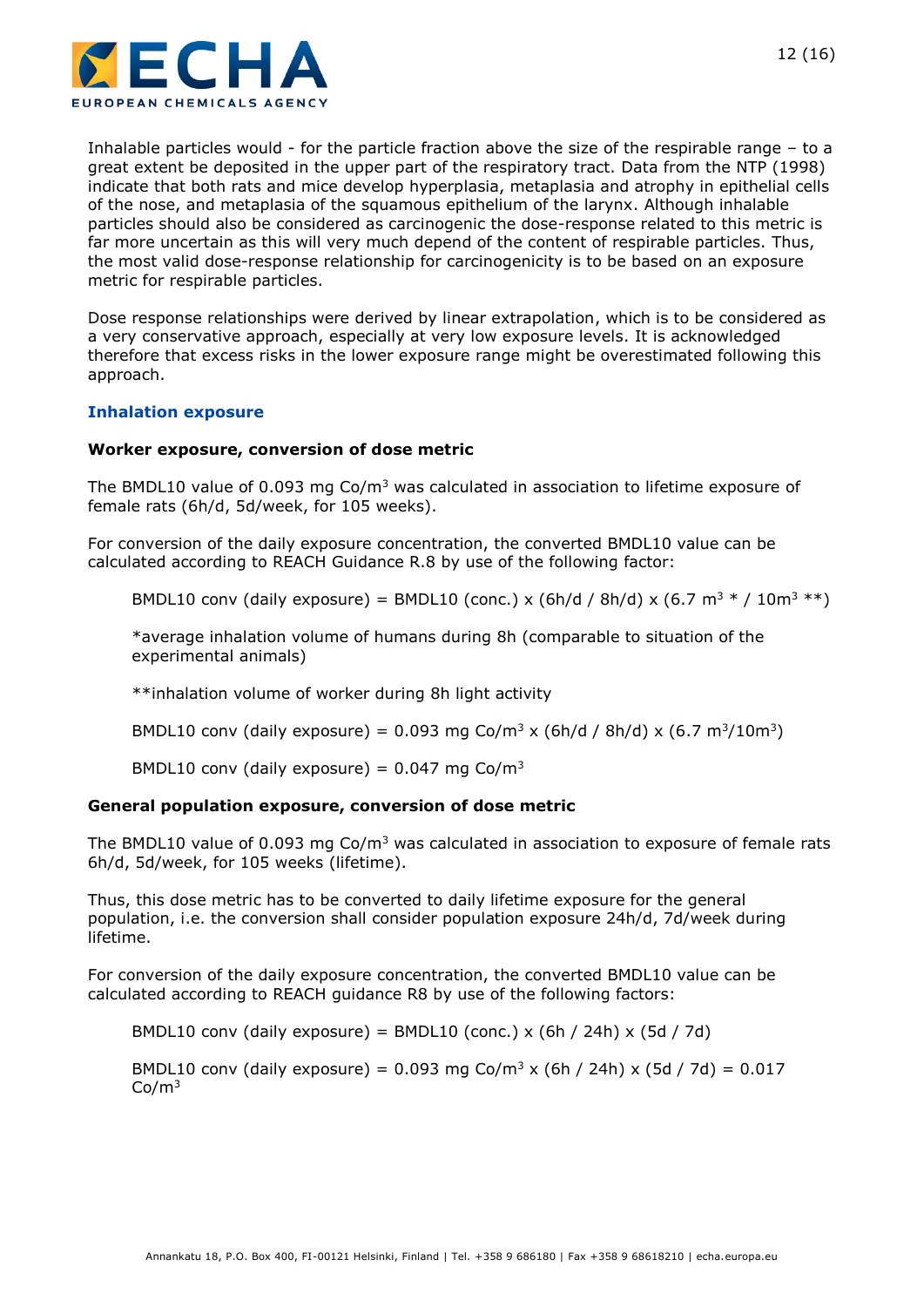

#### **Non-threshold approach, dose-response**

#### **Non-threshold approach, Dose response, Workers**

The linearized approach described by the REACH Guidance R.8 will be used for the nonthreshold approach. When making risk calculations for occupational exposure levels, a correction has to be done to account for the fact that workers are only exposed during a fraction of their life (48 weeks per year during 40 years of work life) compared to the experimental animals that were exposed throughout their lifetime).

BMDL10 conv (occup exp) = BMDL10 (daily exp) x (52w / 48w) x (75y / 40y)

BMDL10 conv (occup exp) =  $0.047$  mg Co/m<sup>3</sup> x (52w / 48w) x (75y / 40y) = 0.095 mg Co/m<sup>3</sup>

This BMDL10 conv (occup exp) should not be subject to the use of further assessment factors before scaling down to low level exposure, as an allometric assessment factor is only used for dose metrics expressed in mg/kg/d and not inhalational dose metrics expressed in mg/m<sup>3</sup>.

Thus, from a risk level of 0.1 at a dose of 0.095 mg Co/m<sup>3</sup>, a linear extrapolation for the dose response relationship for excess cancer risk can be made down to zero risk and zero exposure.

The risk can be calculated by the slope of the curve =  $0.1 / 0.095$  mg Co/m<sup>3</sup> = 1.05 (mg Co/m $^{3})$ <sup>-1</sup>, thus

Excess risk = dose level x 1.05 (mg Co/m<sup>3</sup>)<sup>-1</sup>

Using this relationship, the following levels of excess risk can be calculated in relation to 8h average worker exposure:

| 8-h TWA cobalt concentration      | Excess lung tumour risk in workers (x10 <sup>-4</sup> ) |
|-----------------------------------|---------------------------------------------------------|
| $(mg/m3)$ as respirable particles |                                                         |
| 0.1                               | 1 0 5 0                                                 |
| 0.095                             | 1 0 0 0                                                 |
| 0.01                              | 105                                                     |
| 0.005                             | 53                                                      |
| 0.001                             | 10.5                                                    |
| 0.0001                            | $1.1\,$                                                 |

#### **Non-threshold approach, Dose response, General population**

The linearized approach described by the REACH Guidance R.8 will be used for the nonthreshold approach. According to this method the BMDL10 (daily exposure) value calculated above should not be subjected to the use of further assessment factors before scaling down to low level exposure, as an allometric assessment factor is only used for dose metrics expressed in mg/kg/d and not inhalational dose metrics expressed in mg/m<sup>3</sup>.

Thus, from a risk level of 0.1 at a dose of 0.017 mg Co/m<sup>3</sup>, a linear extrapolation for the dose response relationship for excess cancer risk can be made down to zero risk and zero exposure.

The risk can be calculated by the slope of the curve =  $0.1 / 0.017$  mg Co/m<sup>3</sup> = 5.88 (mg Co/m $^3$ )<sup>-1</sup>, thus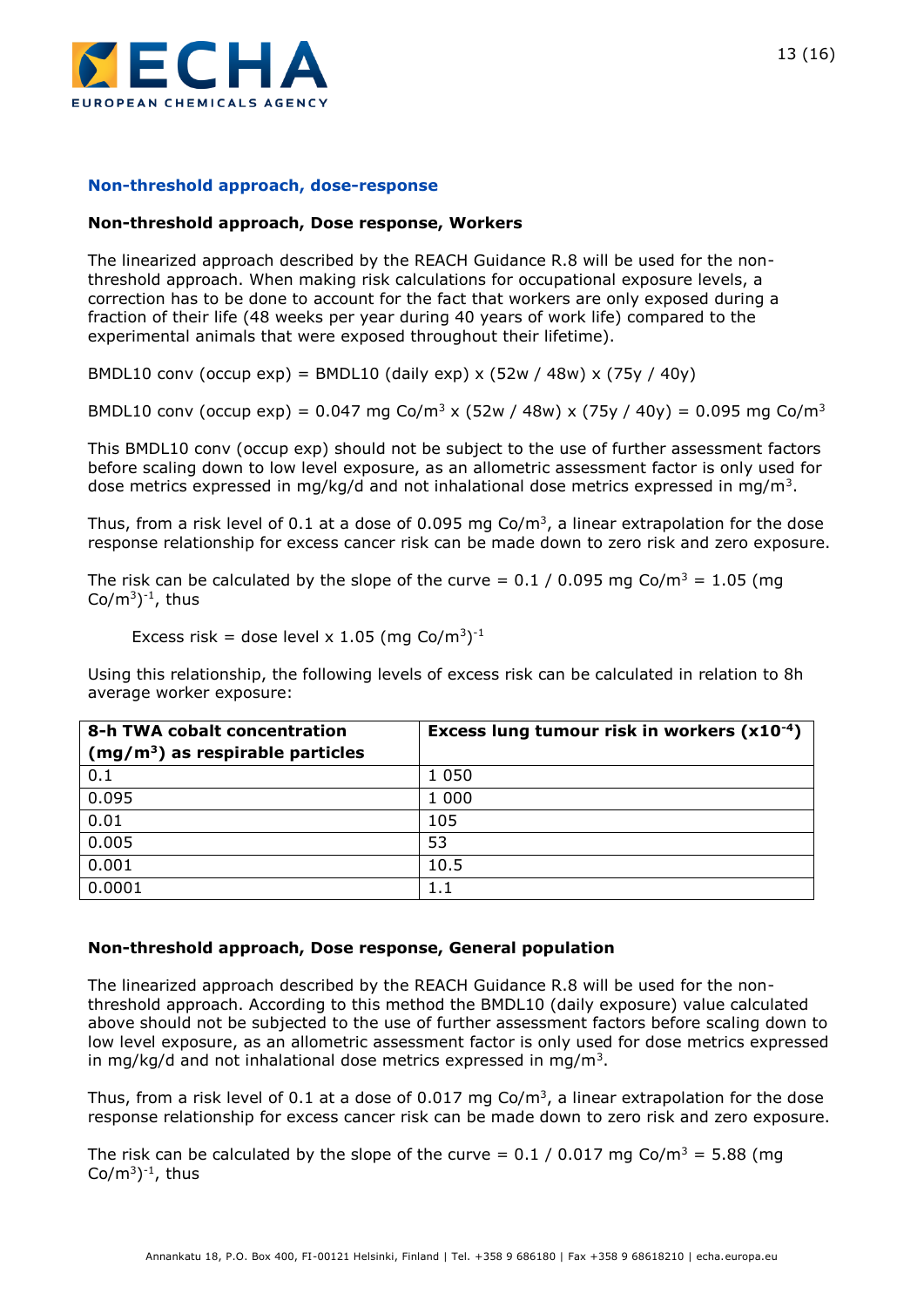

#### Excess risk = dose level x 5.88 (mg Co/m<sup>3</sup>)<sup>-1</sup>

Using this relationship, the following levels of excess risk can be calculated in relation to 24h average population exposure:

| 24-h TWA cobalt concentration     | Excess lung tumour risk in the general |
|-----------------------------------|----------------------------------------|
| $(mg/m3)$ as respirable particles | population $(x10^{-4})$                |
| 0.02                              | 1176                                   |
| 0.017                             | 1 0 0 0                                |
| 0.01                              | 588                                    |
| 0.001                             | 59                                     |
| 0.0001                            | 5.9                                    |
| 0.00001                           | 0.6                                    |
| 0.000001                          | 0.06                                   |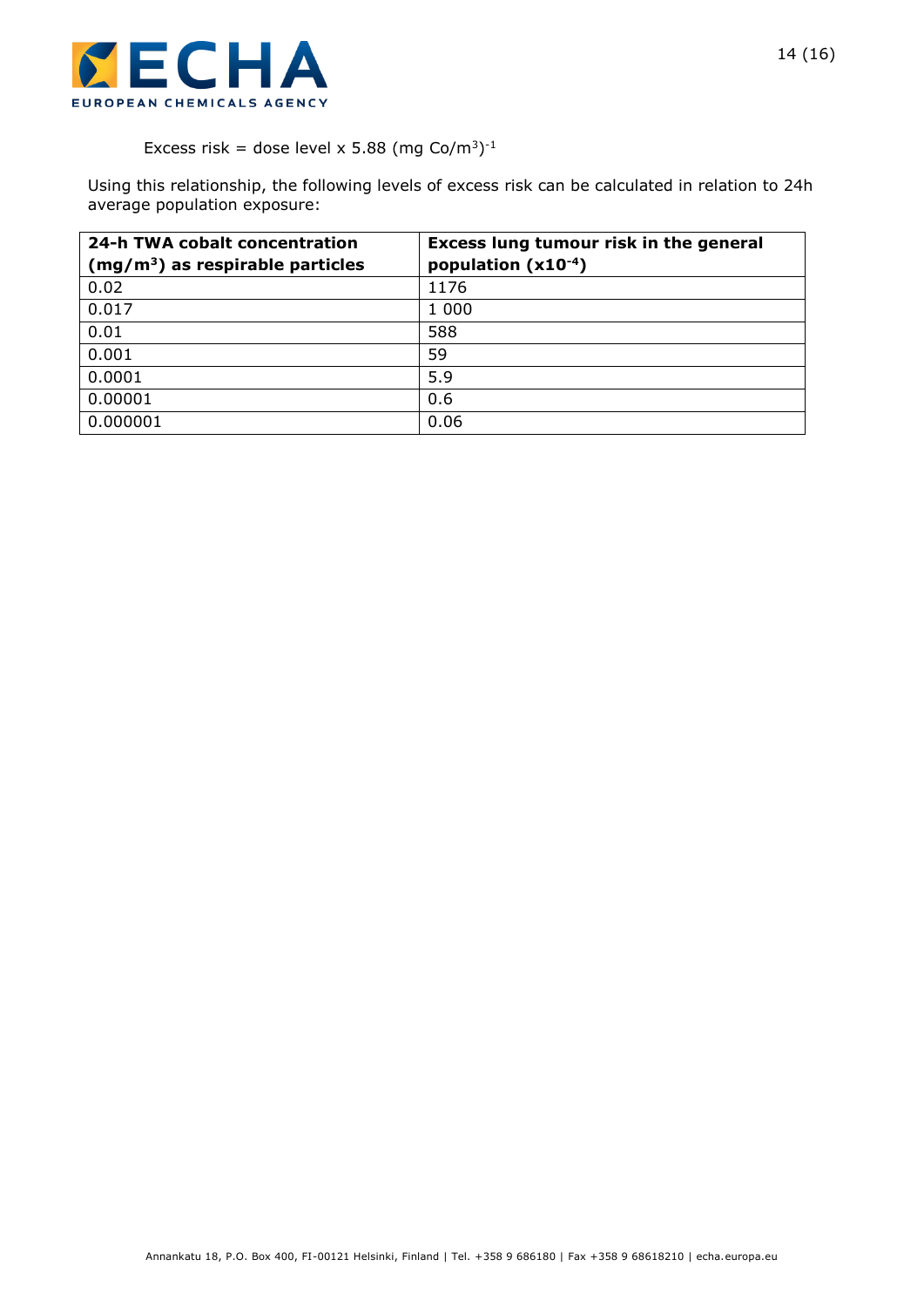

## **References**

ANSES (2014). Valeurs limites d'exposition en milieu professionnel Évaluation des effets sur la santé et des methods de mesure des niveaux d'exposition sur le lieu de travail pour le cobalt et ses composes à l'exception du cobalt associé au carbure de tungstène. Rapport d'expertise collective. Septembre 2014.

ATSDR (2004). Toxicological Profile for Cobalt. U.S. Department of Health and Human Services, Agency for Toxic Substances and Disease Registry, 486 pp.

Beyersmann D, Hartwig A. 2008. Carcinogenic metal compounds: recent insight into molecular and cellular mechanisms. Arch Toxicol. 82: 493-512

CDI/CoRC (2015). Information submitted by the Cobalt Development Institute (September 2015) regarding the mode of action of the cobalt compounds

Danish EPA (2013). Cobalt(II), inorganic and soluble salts. Evaluation of health hazards and proposal of a health based quality criterion for drinking water. Environmental Project No. 1520, 2013. Danish Environment Protection Agency.

ECHA (2012). Guidance on information requirements and chemical safety assessment Chapter R.8: Characterisation of dose [concentration]-response for human health. Version: 2.1 November 2012.

ECHC (2011). Screening Assessment for the Challenge: Cobalt, Cobalt chloride, Cobalt sulphate. Environment Canada, Health Canada. [https://www.ec.gc.ca/ese-ees/8E18277B-](https://www.ec.gc.ca/ese-ees/8E18277B-457E-4073-8F27-EF5878648820/batch10_4substances(1)_en.pdf)[457E-4073-8F27-EF5878648820/batch10\\_4substances\(1\)\\_en.pdf](https://www.ec.gc.ca/ese-ees/8E18277B-457E-4073-8F27-EF5878648820/batch10_4substances(1)_en.pdf)

EFSA (2009). Scientific Opinion on the use of cobalt compounds as additives in animal nutrition. EFSA Journal 2009;7(12):1383.

EFSA (2012). Scientific Opinion on safety and efficacy of cobalt compounds (E3) as feed additives for all animal species: Cobaltous acetate tetrahydrate, basic cobaltous carbonate monohydrate and cobaltous sulphate heptahydrate, based on a dossier submitted by TREAC EEIG. EFSA Journal 2012;10(7):2791.

Farah, S.B. (1983) The *in vivo* effect of cobalt chloride on chromosomes. Rev. Brasil. Genet., 6, 433–442

Gudi, R. (1998). Cytogenicity study - Rat bone marrow *in vivo*. Testing laboratory: MA BioServices, 9630 Medical Center Drive, Rockville, Maryland 20850. Report no.: G97AT69.107. Owner company: Cobalt REACH Consortium Limited (CoRC), 167 High Street, Guildford, Surrey, GU1 3AJ, United Kingdom. Report date: 1998-05-31. (unpublished data quoted in OECD 2014a, the cobalt salt REACH CSRs and Kirkland et al. 2015)

IARC (2006). IARC monographs on the evaluation of carcinogenic risks to humans: Cobalt in hard metals and cobalt sulfate, gallium arsenide, indium phosphide and vanadium pentoxide. Vol 86, 37-158.

Kasprzak, K.S., Zastawny, T.H., North, S.L., Riggs, C.W., Diwan, B.A., Rice, J.M. & Dizdaroglu, M. (1994) Oxidative DNA base damage in renal, hepatic, and pulmonary chromatin of rats after intraperitoneal injection of cobalt(II) acetate. Chem. Res. Toxicol., 7, 329–335

Kirkland D, Brock T, Haddouk H, Hargeaves V, Lloyd M, Mc Garry S, Proudlock R, Sarlang S, Sewald K, Sire G, Sokolowski A, Ziemann C (2015). New investigations into the genotoxicity of cobalt compounds and their impact on overall assessment of genotoxic risk. Regulatory